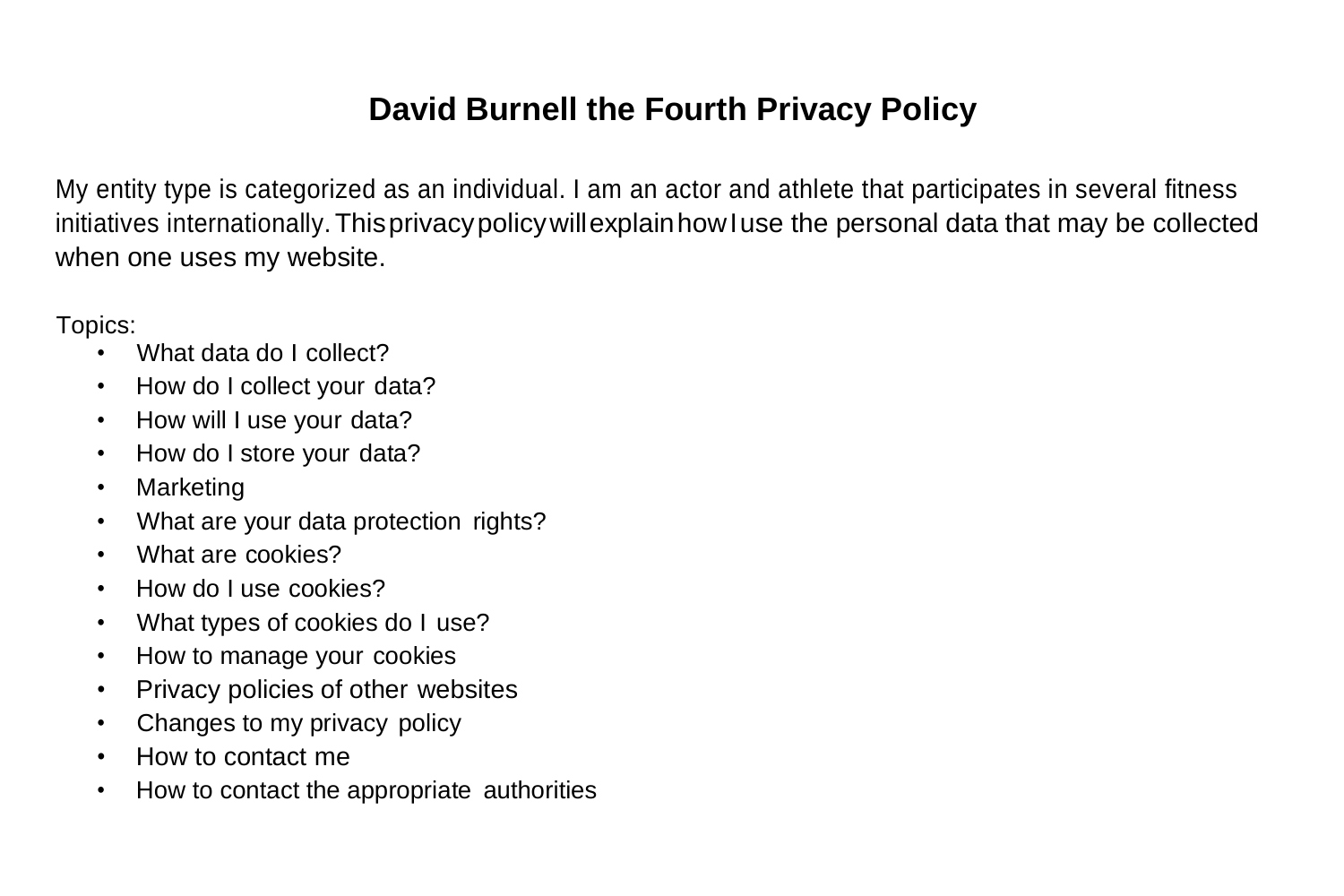### **What data do I collect?**

I collect the following data:

• Personal identification information (First name, email addresses, phone number, etc.)

## **How do I collect your data?**

You directly provide me with most of the data I collect. I collect data and process data when you:

- Register online or complete my contact form.
- Voluntarily complete acustomer surveyorprovide feedbackonanyofmymessages via email.
- Voluntarily provide video coverage of your online workouts.
- Use or view my website via your browser's cookies.
- Grant permissions for social media content generation

I may also receive your data indirectly from the following sources:

• Participation of online workout challenges

# **How will I use your data?**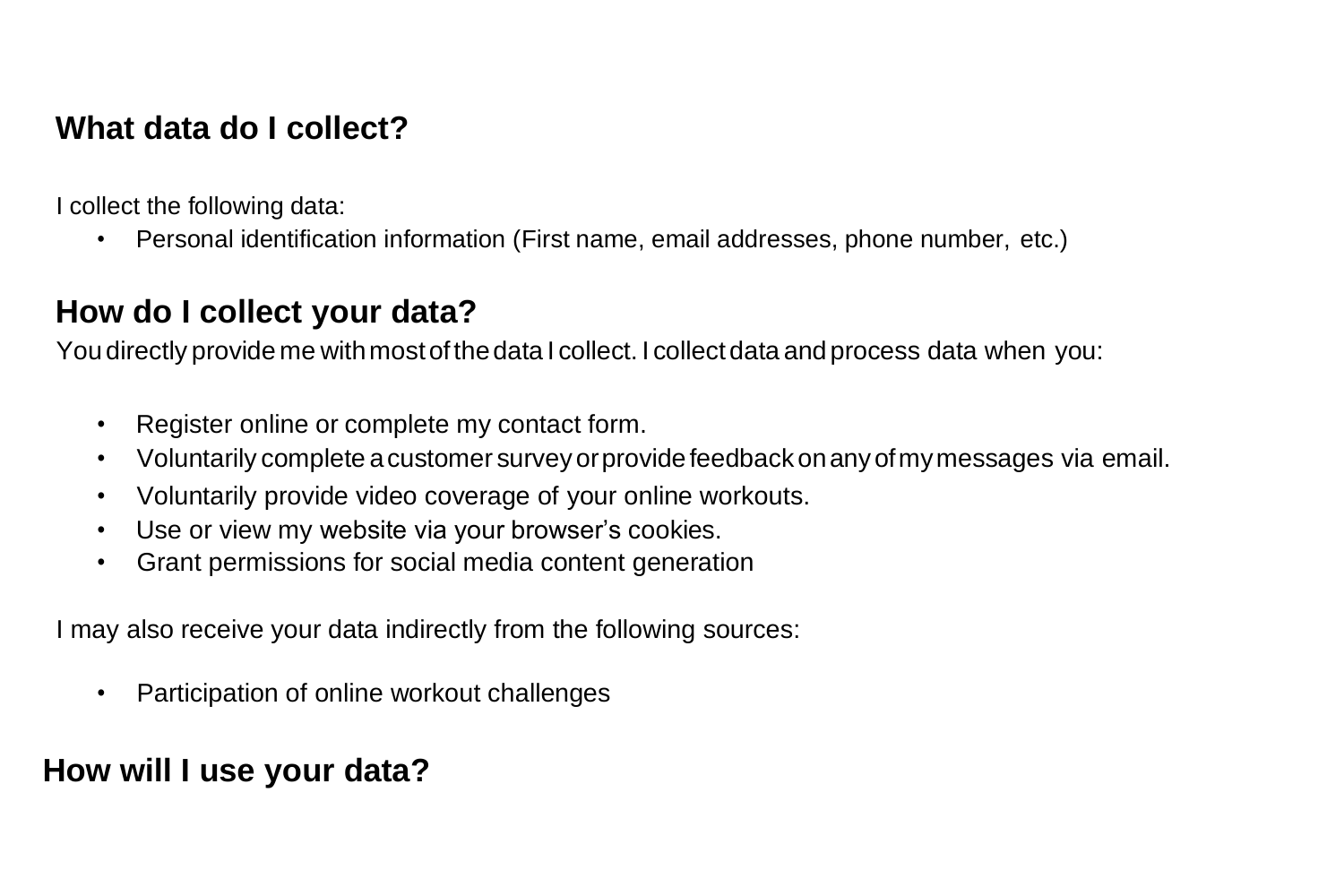I collect your data so that I can:

- Process social media content for your personal use or use of awareness for current initiative.
- Return contact information request.

### **How do I store your data?**

• Your data is securely stored on my website in which I am the only one who has access to it with code and/or passwords.

I will keep yourfirst name and email forthe time period it takes to reply to requests or complete fitness initiative event. Once this time period has expired, I will delete your data.

### **Marketing**

I would like to spread awareness of your participation through any fitness initiative events that you may have participated in with me. The main social media outlets I would post on would be Instagram, Facebook, and Youtube. All posting will only be granted by a verbal or written permission by user and agreement.

If you have agreed, you may always opt out at a later date.

You have the right at any time to stop me contacting you for social media posting or keeping your data for the time period it takes to complete events you have scheduled with me.